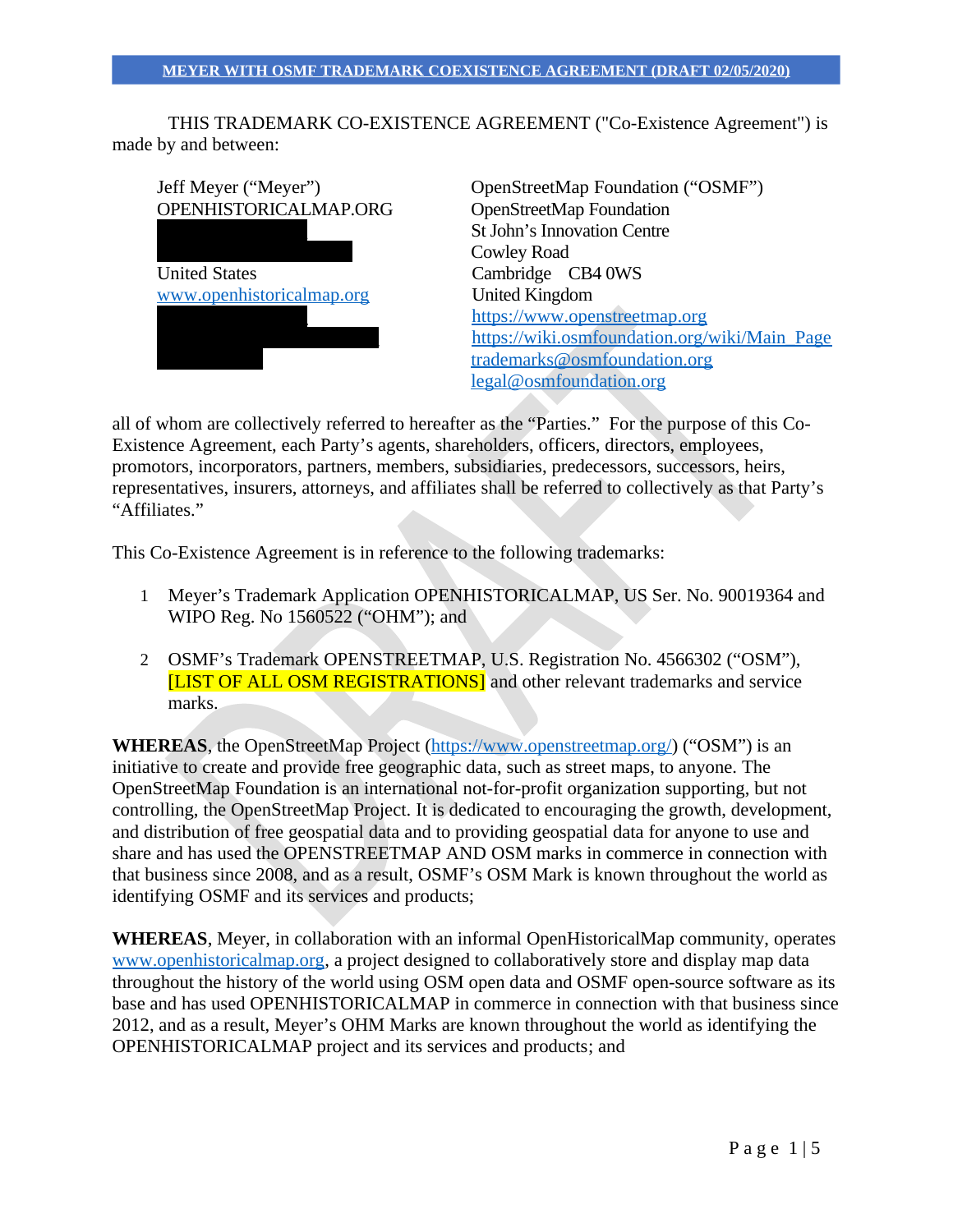**WHEREAS**, historically there have been several OSMF projects that have used the pattern of "openBLANKmap" in their names and consumers seeing that pattern in a company or project name are likely to believe that project has a connection with OSMF; and

**WHEREAS**, OSMF has entered into co-existence agreements with such projects so long as a project is based on OSM open data and OSMF open-source software and has an authentic connection with OSMF,

**WHEREAS,** Meyer and the OPENHISTORICALMAP project desire to be good citizens in accord with [OSMF's Trademark Policy](https://wiki.osmfoundation.org/wiki/Trademark_Policy); and

**WHEREAS**, both Meyer and OSMF desire to enter into this Co-existence Agreement so as to make reasonable efforts to avoid any likelihood of confusion between the services offered under the OHM mark and OSMF's marks, and neither hereby should be construed to have made any admission that there actually is any likelihood of confusion; and

**WHEREAS**, neither Party is using any of the other Party's trademarks, has not asked to use any of the other Party's trademarks, and is not hereby entering into a license agreement of any kind with the other Party (such license being the separate OSMF Project and Domainname Quick [License](https://wiki.osmfoundation.org/wiki/Project_Licence_and_Domain_Grandfathering_Application) which is not hereby modified), and neither Party has any authority over or say in any of the other Party's business practices or other policies or the other Party's legal compliance, such practices and compliance being entirely and solely each Party's own and sole business; and

**WHEREAS**, the Parties desire to move forward amicably and collaboratively and without unwarranted legal expense;

**NOW THEREFORE**, Meyer and OSMF agree to the following:

- 1 **OHM to be Used Consistent with OSMF's Policies and License**. Meyer shall use the OHM mark in a manner that is consistent with [OSMF's Trademark Policy](https://wiki.osmfoundation.org/wiki/Trademark_Policy) and the OSMF's [OpenStreetMap License](https://wiki.osmfoundation.org/wiki/Licence), and shall make his best reasonable efforts to attempt to avoid consumer confusion between the OHM mark and the OSM mark, while acknowledging that openhistoricalmap.org is based in OSM open data and OSMF open-source software.
- 2 **OSMF Consent to Registration**. Provided Meyer complies with the terms of this Co-Existence Agreement, OSMF will not challenge, directly or indirectly, the registration, renewal, or use of any Meyer marks containing or comprising OPENHISTORICALMAP and hereby **consents to Meyer's registration of US Ser. No. 90019364 and WIPO Reg. No 1560522**. Provided Meyer complies with the terms of this Co-Existence Agreement, OSMF agrees that it shall not oppose, seek to cancel, or assert trademark infringement claims against Meyer's OHM mark, nor will OSMF aid a third party in doing so, acknowledging that Meyer expressly denies the merits of such action. In particular, OSMF authorizes Meyer to submit this Co-Existence Agreement to the USPTO and any other national or international trademark in support of his application for registration of OPENHISTORICALMAP.
- 3 **Term**. This Co-Existence Agreement shall last only so long as OHM remains related to OSM and uses OSM data as its base. Additionally, OSMF may re-evaluate and terminate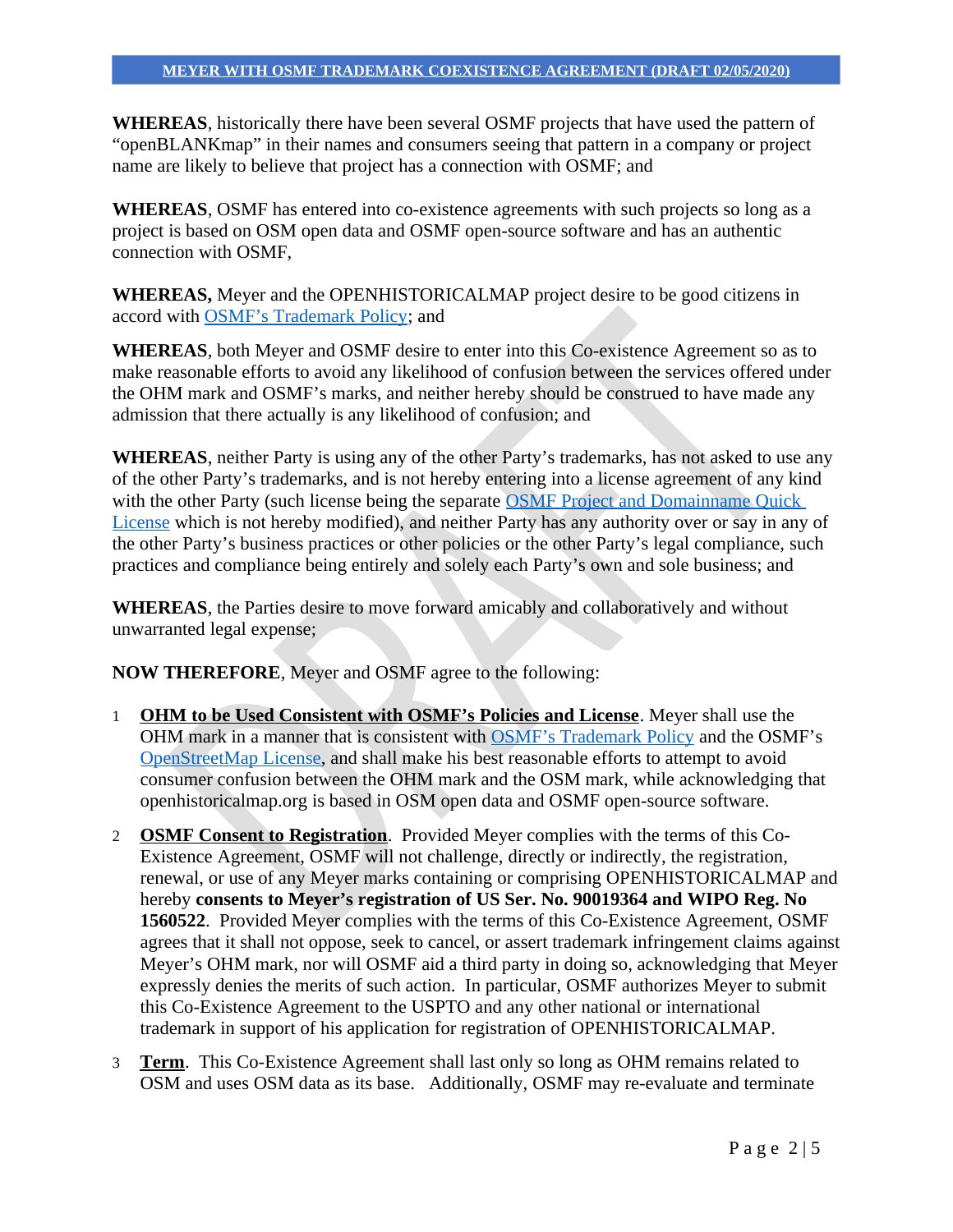this Co-Existence immediately if there is a change of ownership of or control over the OHM mark.

- 4 **Enforcement**. OHM shall seek OSMF's consent before pursuing any enforcement action related to the OHM mark, such as but not limited to sending a cease-and-desist letter or filing an opposition, cancellation, or infringement action against another user of OHM or a similar Open[History]Map name and will cooperate with OSM in the event that OSM desires to pursue joint action. In the event of such joint action, each may retain its own counsel and shall be responsible for all attorneys' fees and costs that each occurs, but not for the other Party's attorneys' fees or costs, unless both Parties agree otherwise.
- 5 **Actual Confusion**. In the event actual confusion should occur between OSMF's OSM Mark and the OHM mark, despite Meyer's use of the applied-for mark in accordance with these terms, Meyer will work cooperatively with OSMF to dispel such confusion and prevent it from occurring in the future.
- 6 **Cooperation**. Provided Meyer complies with the terms of this Co-Existence Agreement, if the OSM mark or other OpenBLANKMap mark owned by OSMF or its authorized licensees is ever cited by any national or international Trademark Office as a barrier to registration or renewal of Meyer's OHM mark or by an opposing party in connection with an opposition, cancellation, or civil suit, then OSMF will work with counsel for Meyer to provide any needed Letters of Consent, affidavits, or testimony truthfully supportive of Meyer's position.
- 7 **No Admission of Liability.** Neither the execution of this Co-Existence Agreement nor the provision of any consideration required in this Co-Existence Agreement is intended as an admission of any liability, of insurance coverage, or responsibility of one Party to the other at any time for any purpose whatsoever, such liability being expressly disputed and denied by both Parties.
- 8 **Execution.** The Parties agree to execute any and all documents reasonably necessary to effectuate this Co-Existence Agreement.

## 9 **Disputes Arising from Co-Existence Agreement & Remedies in the Event of Breach.**

- 9.a Notice to Cure. No action of any type of kind shall be taken to enforce the terms of this Co-Existence Agreement or to allege violation or breach of this Co-Existence Agreement unless such breach or violation remains uncured thirty (30) days after written notice of said breach or violation is delivered to the party against whom the breach is claimed.
- 9.b Mediation. Disputes that are not resolved by meeting and conferring about how to resolve an allegation of breach of this Co-Existence Agreement shall be submitted to mediation in as quickly as a mediator is available but not longer than forty-five days after one party's written mediation demand to the other. Mediation shall be held before a certified mediator agreed by the parties or in the absence of agreement appointed by the Centre for Effective Dispute Resolution . Each party shall bear its own costs of mediation. Each may have counsel present and shall bear their own attorneys' fees, if any, unless otherwise agreed.
- 9.c Subsequent Action. If an amicable resolution is not reached through mediation, nothing in this Co-Existence Agreement will be construed so as to impair any legal or equitable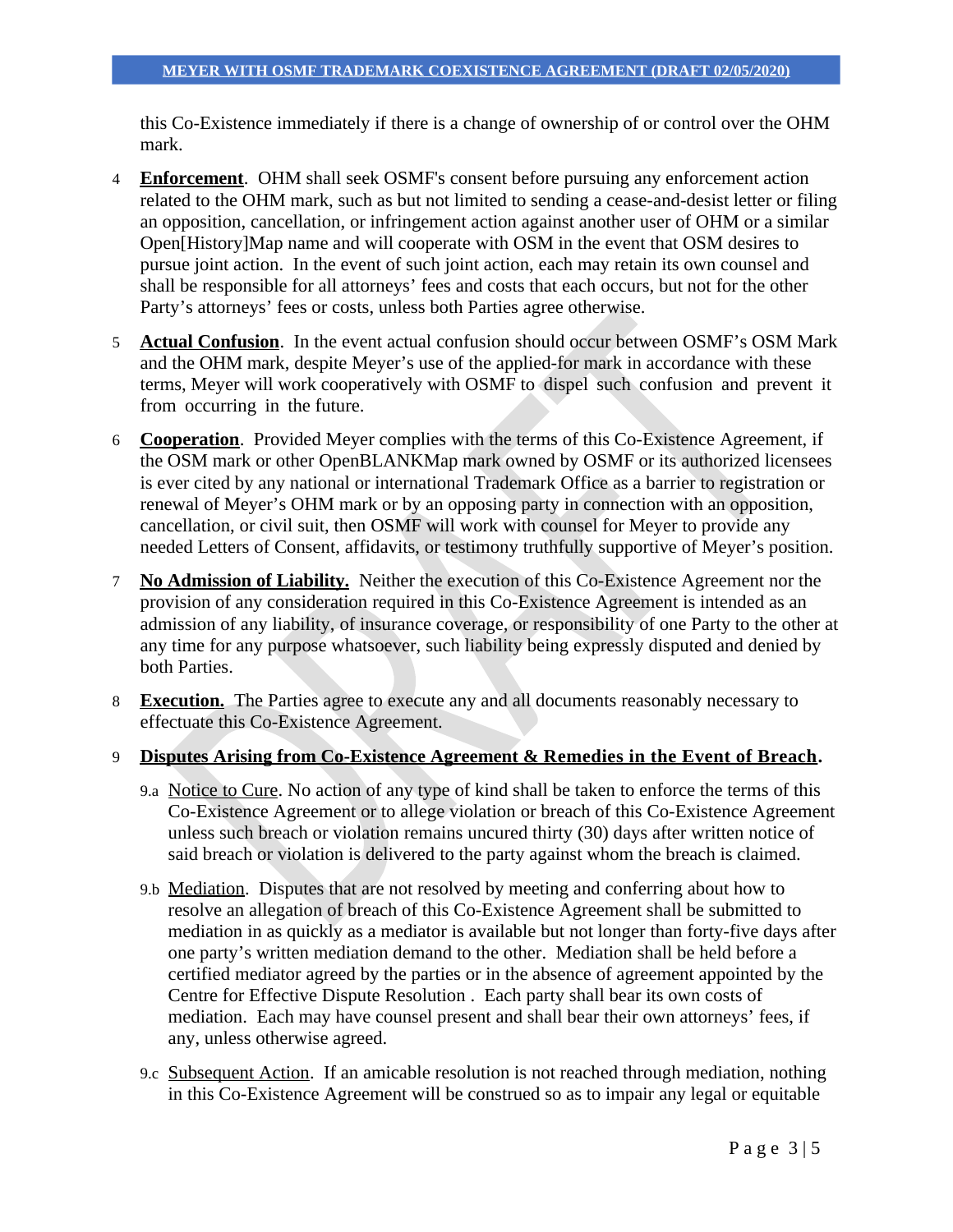right of any Party hereto to enforce any of the terms of this Co-Existence Agreement by any means, including, without limitation, an action for damages, an action for specific performance, and/or an action for injunctive relief, or a suit to obtain specific performance of any or all of the terms of this Co-Existence Agreement.

- 10 **Governing Law**. This agreement is subject to English law, without regard to conflict of law rules. The courts of England have exclusive jurisdiction over any dispute arising out of this agreement. The Foundation and Chapter agree that in the event of litigation, venue shall be proper only in the courts of competent jurisdiction for England. The Foundation and Chapter agree to be subject to the jurisdiction of said courts for purposes of any action brought pursuant to this agreement. The Parties agree not to assert any defense to said action on the ground of lack of personal jurisdiction or move for a transfer of the venue of said action.
- 11 **Integration & Severability**. This Co-Existence Agreement is the Parties' entire agreement and understanding with respect to the matters referred to herein. It supersedes any and all prior agreements, whether written or oral, and may be amended only by a separate writing, except for the OSMF's [OpenStreetMap License](https://wiki.osmfoundation.org/wiki/Licence) and its [OSMF's Trademark Policy](https://wiki.osmfoundation.org/wiki/Trademark_Policy), which remain in full force and effect. If any provision of this Co-Existence Agreement shall be adjudged by a court to be void, unlawful, or unenforceable, that provision shall be severed, and the remaining portions of this Co-Existence Agreement shall continue in full force and effect.
- 12 **Construction**. The language in all parts of this Co-Existence Agreement shall be construed as a whole in accordance with its fair meaning. It is acknowledged by the Parties that each has participated in the drafting of this Co-Existence Agreement and that any ambiguities herein shall not be construed for or against any Party on account of such drafting, without regard to any laws that provide for the language of an agreement to be construed against the drafter. The Parties further acknowledge that the obligations and releases herein described are in good faith and are reasonable in context of the subject dispute.
- 13 **Waiver & Assignment**. No waiver or amendment, including those by custom, usage of trade or course of dealing, of any provision of this Co-Existence Agreement will be effective unless in writing. One party's waiver of any default or breach under this Co-Existence Agreement by the other shall not constitute a waiver of any subsequent default or breach. The failure of either Party at any time or times to demand strict performance by the other Party of any of the terms or conditions of this Co-Existence Agreement shall not be construed as a continuing waiver or relinquishment thereof and each may at any time demand strict and complete performance by the other of said terms and conditions. This Co-Existence Agreement shall bind and be for the benefit of the Parties and their heirs, fiduciaries, successors, and assigns.
- 14 **Attorneys' Fees & Costs**. Each Party to this Co-Existence Agreement fully understands and agrees to bear their own costs and attorney's fees with respect to the investigation, prosecution, defense, and settlement of their differences concerning the marks identified herein and with respect to the negotiation and drafting of this Co-Existence Agreement. However, in the event that either Party commences an action in court to enforce this Co-Existence Agreement, the prevailing party shall recover that party's reasonable, incurred attorneys' fees and reasonable costs.